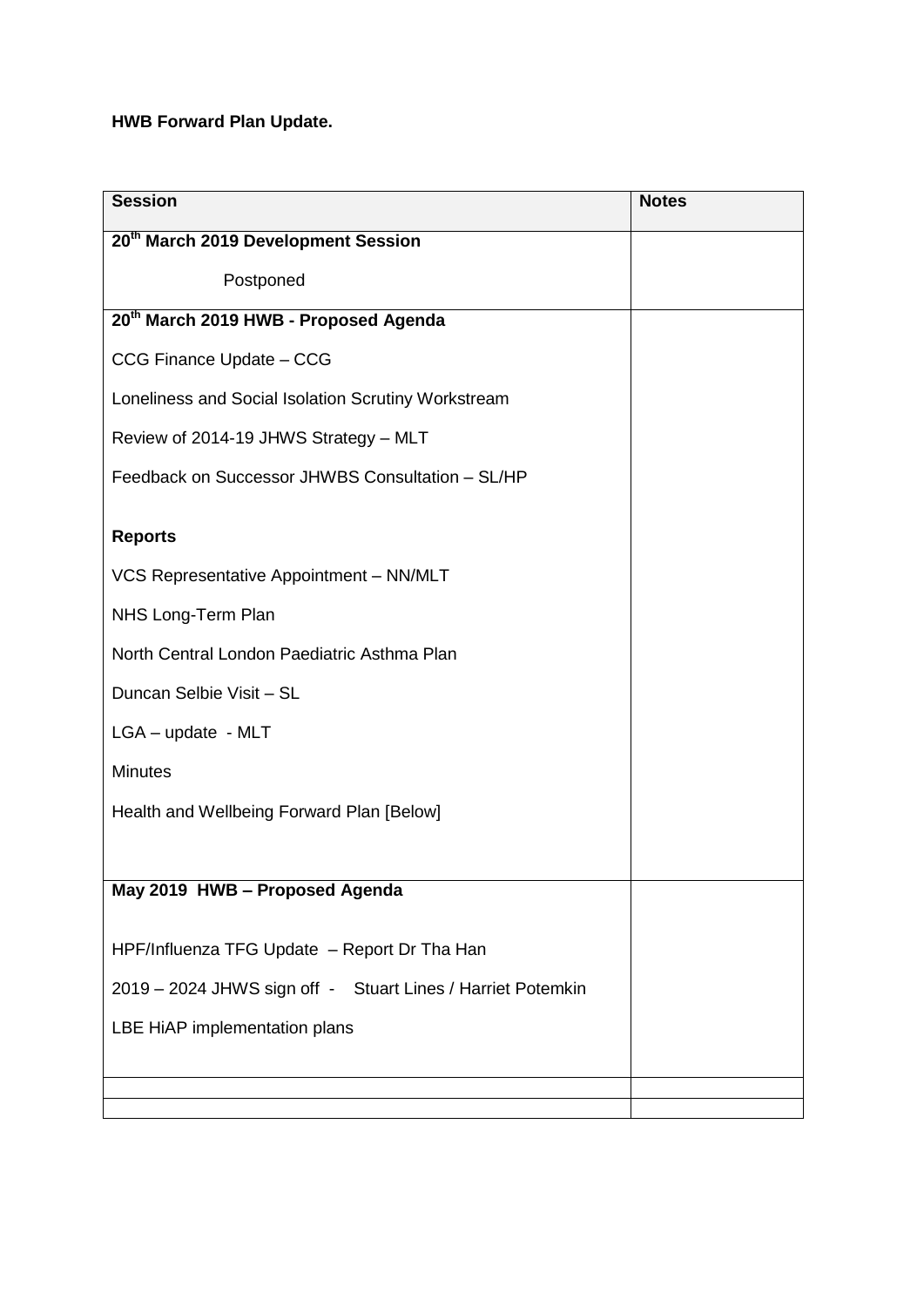| <b>Future Development Session Topics</b>                                                    | <b>Notes</b>             |
|---------------------------------------------------------------------------------------------|--------------------------|
| Metrics against JHWS? For future                                                            | Gayan                    |
| Better understanding of PHOF and Life Expectancy for<br>instance. Healthy Life Expectancy - |                          |
| Community Pharmacy -                                                                        |                          |
| LBE HiAP implementation plans                                                               |                          |
| Mental wellbeing - mental Mr Staurt Right.                                                  | This one                 |
| Mental health and Employment -                                                              | This one - Suzy Francis. |
| Life Course material as well.                                                               | This one                 |
|                                                                                             |                          |
| <b>Formal Boards Agenda Items</b>                                                           |                          |
| Regular Updates on HWBS                                                                     |                          |
| Serious Youth Violence - Potentially Joint SSCB Session                                     |                          |
| Screening and Immunisations                                                                 |                          |
| <b>Oral Health</b>                                                                          |                          |
| <b>Social Prescription Activities</b>                                                       |                          |
| <b>Community Development</b>                                                                |                          |
| Integration / ICSs / Population Health Management                                           |                          |
| Long-term conditions                                                                        |                          |
| <b>MECC</b>                                                                                 |                          |
| A Public Health Approach to                                                                 |                          |
| Sexual Health<br>$\bullet$                                                                  |                          |
| <b>Youth Violence</b><br>Gangs                                                              |                          |
| Pollution                                                                                   |                          |
| Substance misuse                                                                            |                          |
| Housing                                                                                     |                          |
| Poverty                                                                                     |                          |
| <b>NCL Prevention workstream</b>                                                            |                          |
| <b>Suicide Prevention Strategy</b>                                                          |                          |